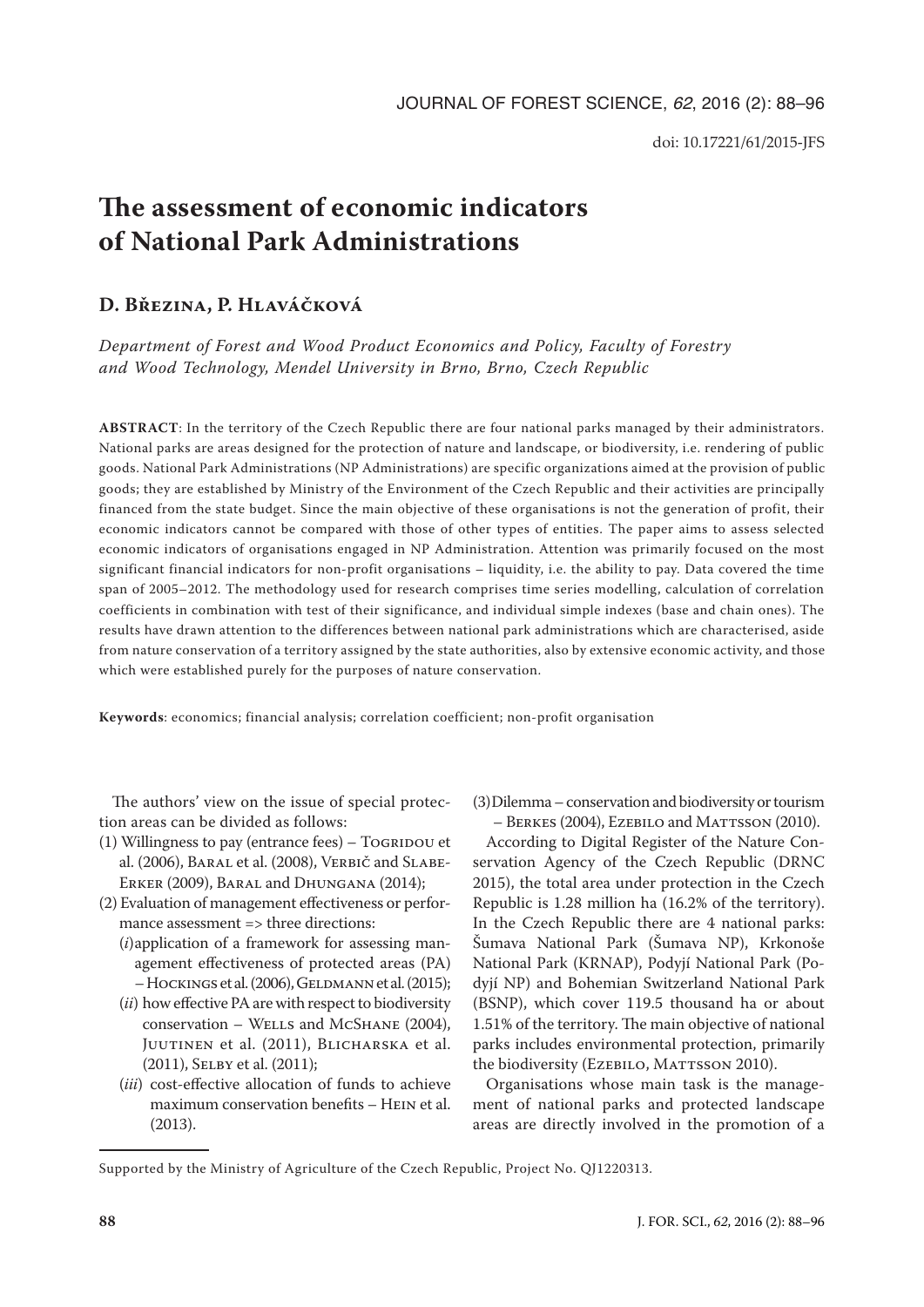wide range of social functions associated with forests and landscapes as well as offering leisure time activities and education. These organisations are not designed to generate profit – their primary tasks are nature conservation and landscape protection, thereby contribution to an improvement of the life quality as it is required by the society (Březina et al. 2013). Their management is defined by Act No. 218/2000 on Budgetary Rules and by Act No. 219/2000 on the Property of the Czech Republic. Their accounting is governed by Decree No. 410/2009, implementing Act No. 563/1991 on Accounting.

The aim of the paper is to perform an assessment of selected economic indicators of the National Park Administrations in relation to the most important financial indicator for governmental non-profit organisations – liquidity, i.e. the ability to pay. The reference period covered the years 2005–2012.

The governmental non-profit organisations were not established for the purposes of profit generation, but they must be capable to pay its liabilities. The importance of the ratio indicator of liquidity used in financial analysis in a municipal company (entity linked to the state budget) was mentioned for instance by KRAFTOVÁ (2002). We have learned from the available foreign and domestic literary sources that, as of yet, nobody has examined the development of economically significant variables (costs of services, personnel costs, revenues from the sale of own products and financial allowances for activities) per hectare of the national park using a linear trend with calculations of the correlation coefficient, testing the

significance of the correlation coefficient and the application of individual simple indices in the indicators mentioned.

### **MATERIAL AND METHODS**

**Theoretical background.** Šumava NP and Protected Landscape Area (PLA), KRNAP and Podyjí NP Administrations are self-governing entities (by legal form they are allowance organisations) with a source of financing in the form of allowances by the founder and generated revenues; a certain percentage of retained earnings of these entities can be transferred into special funds, such as reserve fund, asset reproduction fund, reward fund and fund of cultural and social development. The Bohemian Switzerland NP does not have a legal subjectivity (by legal form it is an organisational unit of the state), its source of financing is the state budget, all its revenues are revenues of the state budget, and it creates two funds – reserve fund and fund of cultural and social development.

Besides the delegated function of protection of the given territory Šumava NP and PLA and KRNAP Administrations are characterized by a wide range of business activities. On the contrary, Podyjí and Bohemian Switzerland NP Administrations were founded primarily for nature and landscape protection.

Basic characteristics of national parks and chosen economic indicators of Administrations (average values) for the reference period 2005–2012 are presented in Table 1.

The selected economic indicators were major cost items – personnel costs, service costs, and revenue

Table 1. Basic characteristics of national parks (NP) and chosen economic indicators of their Administrations (average values) for the reference period 2005–2012 (Nature Conservation Agency of the Czech Republic 2014; Ministry of Finance of the Czech Republic 2014a,b)

|                                             | <b>BSNP</b>  | Podyjí NP | <b>KRNAP</b> | Šumava NP and PLA |
|---------------------------------------------|--------------|-----------|--------------|-------------------|
| <b>Basic characteristics</b>                |              |           |              |                   |
| Area (ha)                                   | 7,933        | 6,276     | 54,969       | 68,339            |
| Protection zone (ha)                        | $\mathbf{0}$ | 2,822     | 18,642       | 99,664            |
| Zone I (ha)                                 | 1,653        | 2,201     | 4,503        | 8,743             |
| Zone II (ha)                                | 6,210        | 2,282     | 3,416        | 56,742            |
| Zone III (ha)                               | 70           | 1,793     | 28,408       | 2,854             |
| <b>Economic indicators</b>                  |              |           |              |                   |
| Number of employees                         | 51           | 47        | 321          | 330               |
| Revenues from transfers (thousand CZK)      | 71,379       | 37,341    | 207,775      | 247,897           |
| Total extraction $(m^3)$                    | 28,667       | 10,159    | 102,274      | 277,214           |
| Revenues from own activities (thousand CZK) | 24,047       | 9,858     | 107,693      | 261,897           |

BSNP – Bohemian Switzerland National Park, KRNAP – Krkonoše National Park, PLA – Protected Landscape Area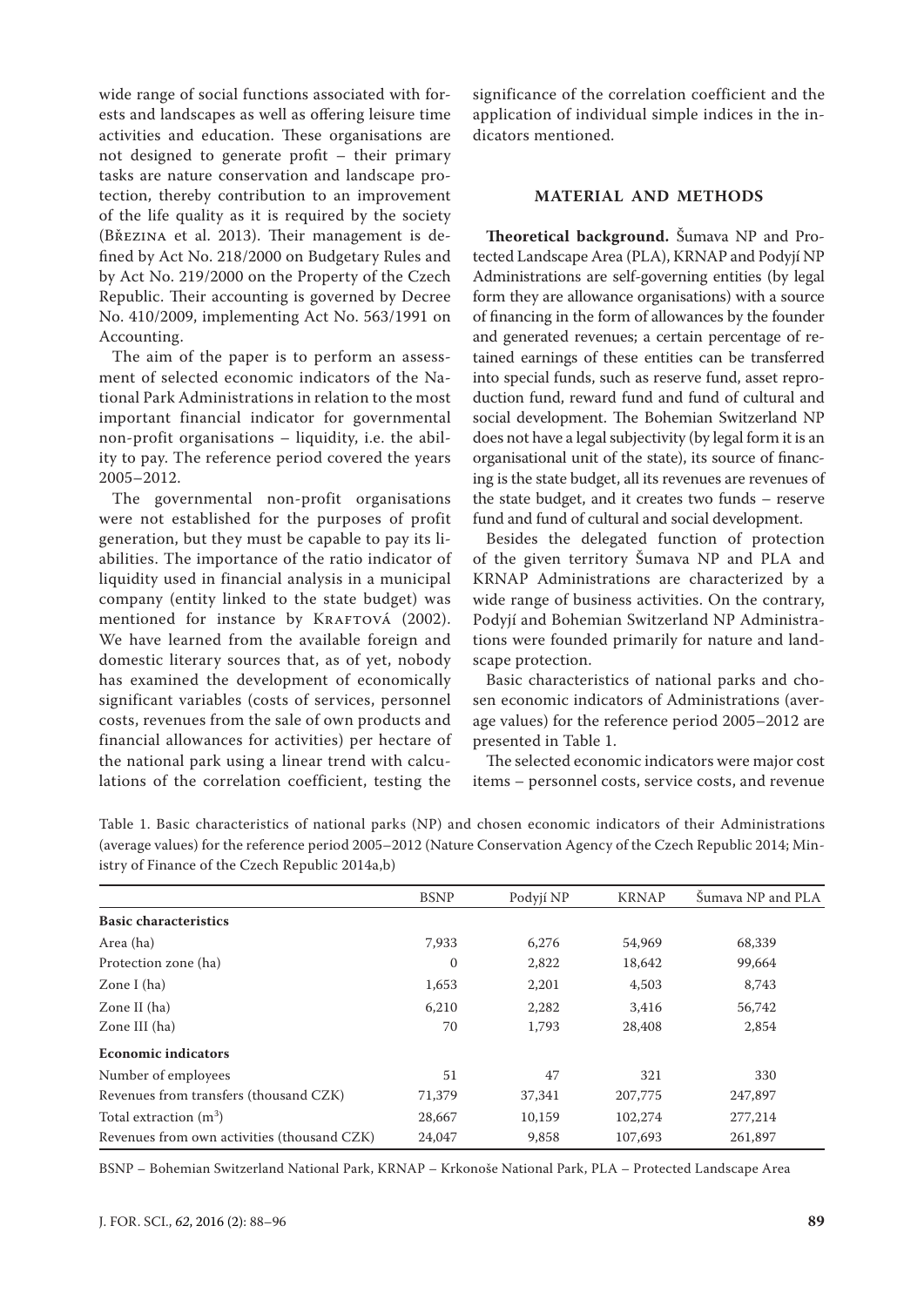items such as revenues from own activities and revenues from transfers (i.e. operational grants). All indicators were recalculated to per-hectare values and plotted in line charts.

**Materials**. Data for analysis was taken from Profit and Loss Statements for the period 2005–2012. Data for the years 2005–2009 was obtained from the ARIS web portal (data presentation system of the IDB ARIS database). Data for the period 2010– 2012 was downloaded from the Presentation system of Accounting and Financial Information of the Government (ÚFIS portal). Both information systems are available on the Ministry of Finance of the Czech Republic website. At the portal, it is possible to download financial statements of governmental non-profit organisations which were established by individual ministries. The latest data available on the Ministry of Finance of the Czech Republic portal was for the year 2012.

**Methodology**. By creating a line chart for the individual economic indicators for 2005–2012, the data was interleaved with different trends; it was found that the data show a linear dependence. Dependent variables were examined – selected economic indicators in different time intervals, where time was an independent variable.

The time series was decomposed to the trend component T which describes development of the time series. The authors used the linear trend function.

The Equation (1) for calculation of the linear trend:

$$
T_t = a_0 + a_1 t \tag{1}
$$

where:

 $a_0$ ,  $a_1$  – unknown parameters,

 $-$  time (yr).

The Equation (2) for calculation of the correlation coefficient:

$$
R = \sqrt{1 - \Sigma (y - \hat{y})^2} / [\Sigma (y - \overline{y})^2]
$$
 (2)

where:

*y* – measured value of the indicator,

*ŷ* – model value of the indicator,

 $\overline{y}$  – average of indicator values.

The test of the correlation coefficient significance  $(t<sub>p</sub>)$  was performed by Eq. (3):

$$
\mathbf{t}_R = R \times \sqrt{n-2/\sqrt{1-R^2}} \tag{3}
$$

where:

*R –* correlation coefficient,

*n –* number of measurements.

The null hypothesis  $(H_0)$  for this test argues that the correlation between variables is not provable in

the base data file. The formula of the test criterion of significance of the pairwise correlation coefficient has Student's distribution with (*n* – 2) degrees of freedom. If  $|t_R| > t_R$ ,  $n - 2$  (critical value), then we reject  $\text{H}_{\text{0}}$  (Drápela 2002). Test results were determined at the significance level  $\alpha$  = 0.05, i.e. the reliability of tests is 95%.

To observe the development of the most significant cost and revenue items on comparing 2005 with the remaining years (2006–2012) we applied the base index  $(i_h)$ .

The Equation (4) to calculate the base index (Šafařík, Hlaváčková 2014):

$$
i_{b} = q_{n}/q_{0} \times 100 \, (\%) \tag{4}
$$

where:

 $q_n$  – indicator value in the  $n<sup>th</sup>$  period,

q0 *–* indicator value in the base period.

To observe the development of the most significant cost and revenue items between individual years (2005–2012) we applied the chain index  $(i<sub>ch</sub>)$ .

The Equation (5) to calculate the chain index (Šafařík, Hlaváčková 2014):

$$
i_{ch} = q_n / q_{n-1} \times 100 \, (\%) \tag{5}
$$

where:

 $q_n$  – indicator value in the  $n^{\text{th}}$  period.

The actual calculation and graphical representation of results was performed in Microsoft Excel (Microsoft, Redmont, USA).

#### **RESULTS**

This part of the paper contains results of the research. The authors calculated correlation coefficients for individual economic indicators and tested their significance (Table 2). The development of economic indicators of NP Administrations was analysed via linear-trend time series modelling (Figs 1–4).

The results of significance testing of the correlation coefficients of NP Administrations' personnel costs are shown in Table 2.

The significance tests did not prove any statistically significant correlation in any of all NP Administrations. It is not possible to predict whether the trend in personnel costs will be decreasing or increasing in future years. The development of the personnel cost linear trend is shown in Fig. 1.

The item of personnel costs includes wage costs, social and health care insurance, creation of funds for cultural and social development and other per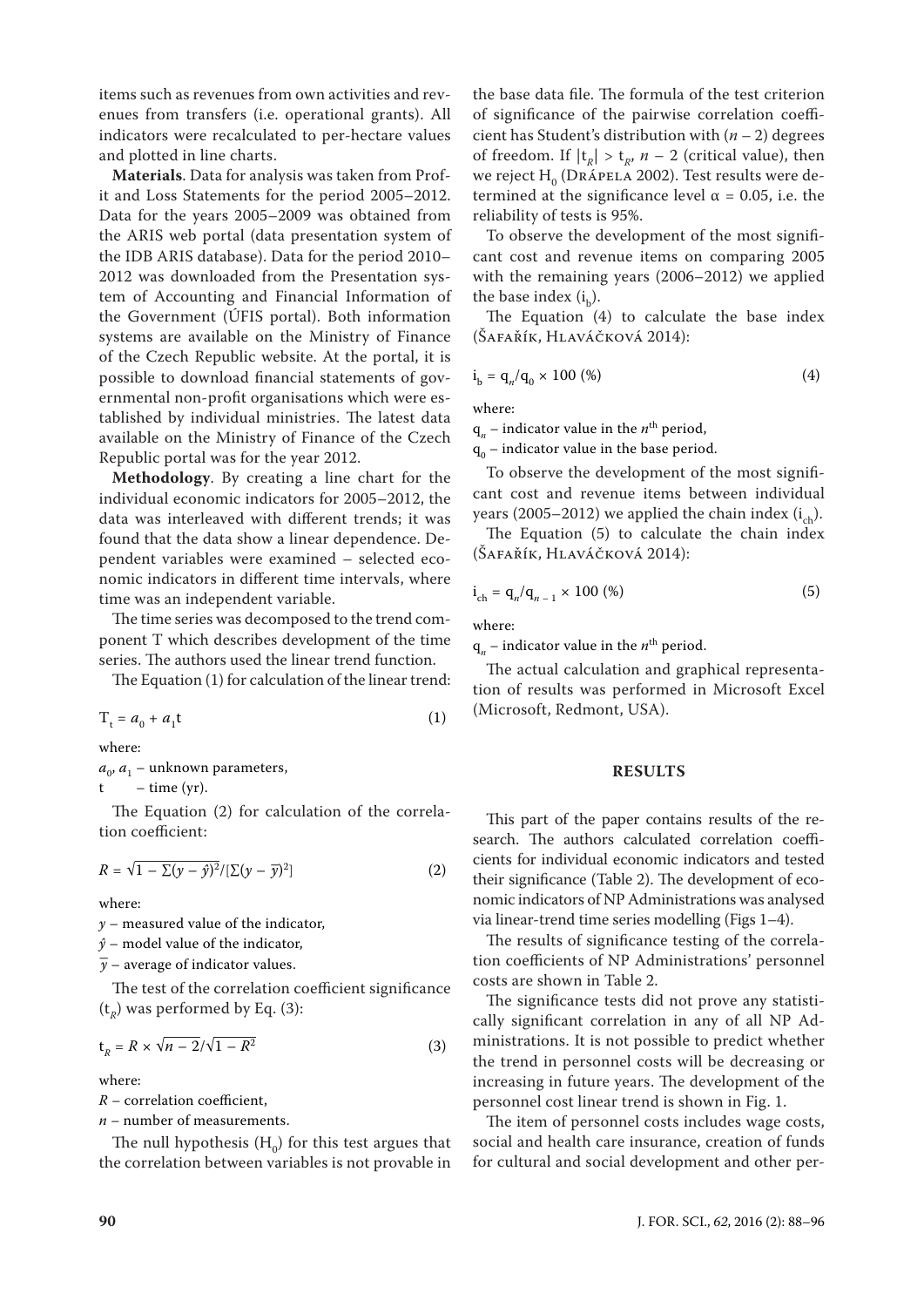Table 2. The test of significance of the correlation coefficients of parameters of the National Park (NP) Administrations (critical value = 2.4469)

| Administration         | $R^2$     | Test criterion |
|------------------------|-----------|----------------|
| <b>Personnel costs</b> |           |                |
| <b>BSNP</b>            | 0.5474    | 1.6024         |
| Podyjí NP              | 0.1923    | 0.4800         |
| <b>KRNAP</b>           | $-0.0265$ | $-0.0649$      |
| Šumava NP and PLA      | 0.5088    | 1.4476         |
| <b>Service costs</b>   |           |                |
| <b>BSNP</b>            | 0.9130    | 5.4819         |
| Podyjí NP              | 0.0110    | 0.0269         |
| <b>KRNAP</b>           | 0.6277    | 1.9749         |
| Šumava NP and PLA      | $-0.0023$ | $-0.0057$      |
| Own activities         |           |                |
| <b>BSNP</b>            | 0.9732    | 10.3621        |
| Podyjí NP              | 0.5475    | 1.6026         |
| <b>KRNAP</b>           | 0.6907    | 2.3393         |
| Šumava NP and PLA      | 0.0977    | 0.2405         |
| <b>Transfers</b>       |           |                |
| <b>BSNP</b>            | 0.7141    | 2.4988         |
| Podyjí NP              | 0.7542    | 2.8136         |
| <b>KRNAP</b>           | $-0.1799$ | $-0.4479$      |
| Šumava NP and PLA      | 0.1290    | 0.3186         |

BSNP – Bohemian Switzerland National Park, KRNAP – Krkonoše National Park, PLA – Protected Landscape Area

sonnel costs. Development of personnel costs recalculated per hectare of protected territory can be estimated as constant for all analysed entities. Slight differences can be observed only in the case of the BSNP Administration. The largest share of personnel costs per hectare can be observed for the Podyjí NP Administration.

The results of significance testing of the correlation coefficients of NP Administrations' service costs are shown in Table 2.

The significance tests proved a statistically significant correlation only in one NP Administration. The increasing trend of service costs of the BSNP Administration will probably continue in the coming years. There was no statistically significant dependence identified in other national parks. It is not possible to predict whether the trend of service costs will be decreasing or increasing in future years. The development of the service cost linear trend is shown in Fig. 2.

The Bohemian Switzerland NP Administration has an increasing trend of costs for services, mainly for services connected with wood production. The other NP Administrations maintain their costs for services at constantly the same level. The year 2007 was an exception for Šumava NP and PLA Administration, where due to disaster caused by Kyrill storm there were higher costs of accidental extractions and other related services.

The results of significance testing of the correlation coefficients of NP Administrations' revenues from own activities are shown in Table 2.

The significance tests proved a statistically significant correlation only in one NP Administration. The increasing trend in revenues from own activities of the BSNP Administration will probably continue



Fig. 1. The development of personnel costs (in thousand CZK) recalculated per hectare of the National Park (NP) area via a linear trend in the years 2005–2012 (Ministry of Finance of the Czech Republic 2014a,b) BSNP – Bohemian Switzerland National Park, KRNAP – Krkonoše National Park, PLA – Protected Landscape Area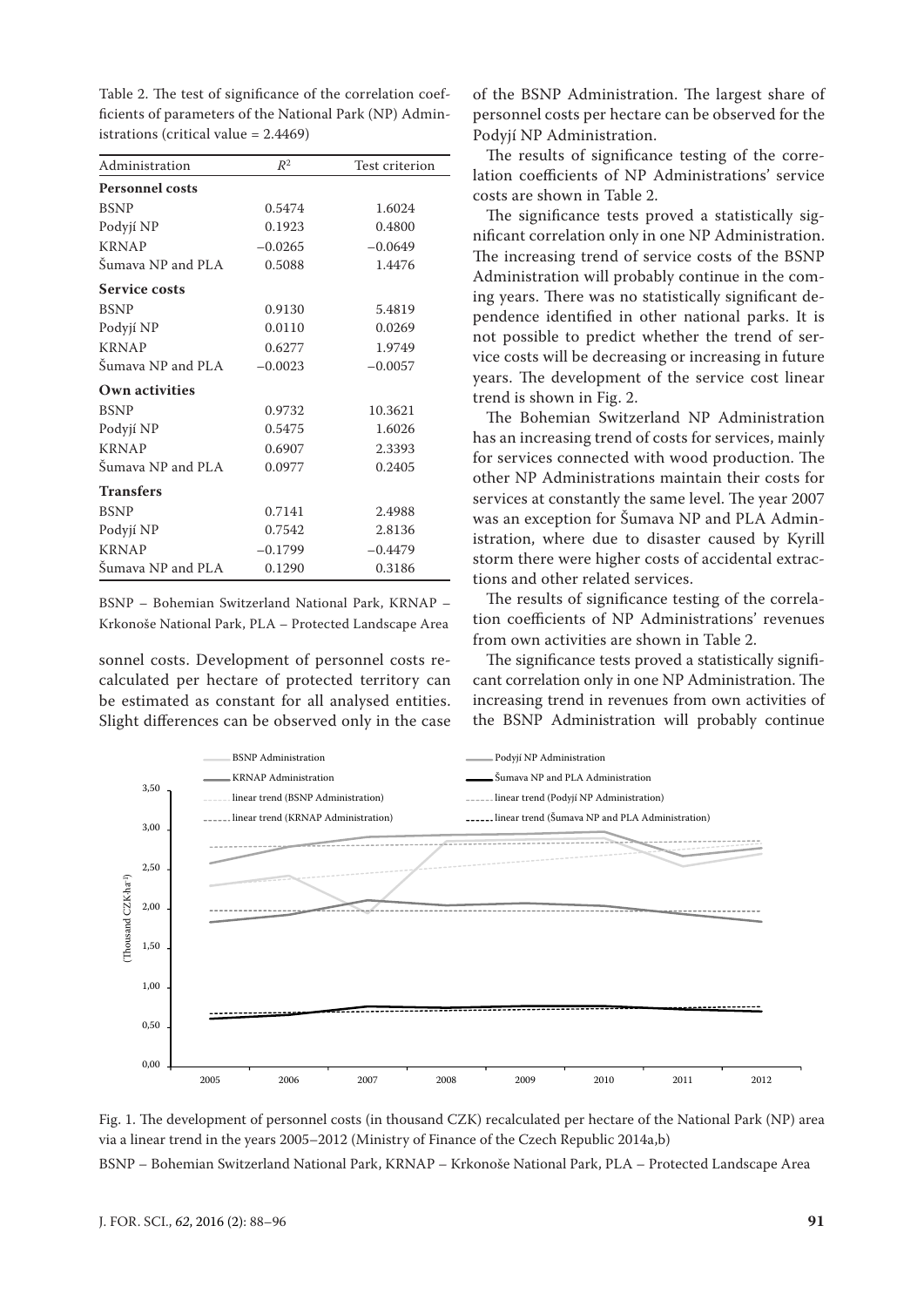

Fig. 2. The development of service costs (in thousand CZK) recalculated per hectare of the National Park (NP) area via a linear trend in the years 2005–2012 (Ministry of Finance of the Czech Republic 2014a,b)

BSNP – Bohemian Switzerland National Park, KRNAP – Krkonoše National Park, PLA – Protected Landscape Area

in the coming years. There was no statistically significant dependence identified in the other national parks. It is not possible to predict whether the trend of revenues from own activities will be decreasing or increasing in future years. The development of the linear trend of revenues from own activities is shown in Fig. 3.

The largest share of revenues from own activities is connected with sales of wood. The Bohemian Switzerland NP Administration had a growing trend of this indicator. The other NP Administrations maintained their revenues from own activities at constantly the same level. The year 2007 was an exception for Šumava NP and PLA Administration, where due to disasters there were higher accidental extractions and thus higher sales of wood.

The results of significance testing of the correlation coefficients of NP Administrations' revenues from transfers are shown in Table 2.

The significance tests proved statistically significant correlations in the Bohemian Switzerland and Podyjí NP Administrations. The increasing trend of operational grants to the Bohemian Switzerland and Podyjí NP Administrations will probably continue in the coming years. There was no statistically significant dependence identified in the other na-



Fig. 3. The development of revenues from own activities (in thousand CZK) recalculated per hectare of the National Park (NP) area via a linear trend in the years 2005–2012 (Ministry of Finance of the Czech Republic 2014a,b) BSNP – Bohemian Switzerland National Park, KRNAP – Krkonoše National Park, PLA – Protected Landscape Area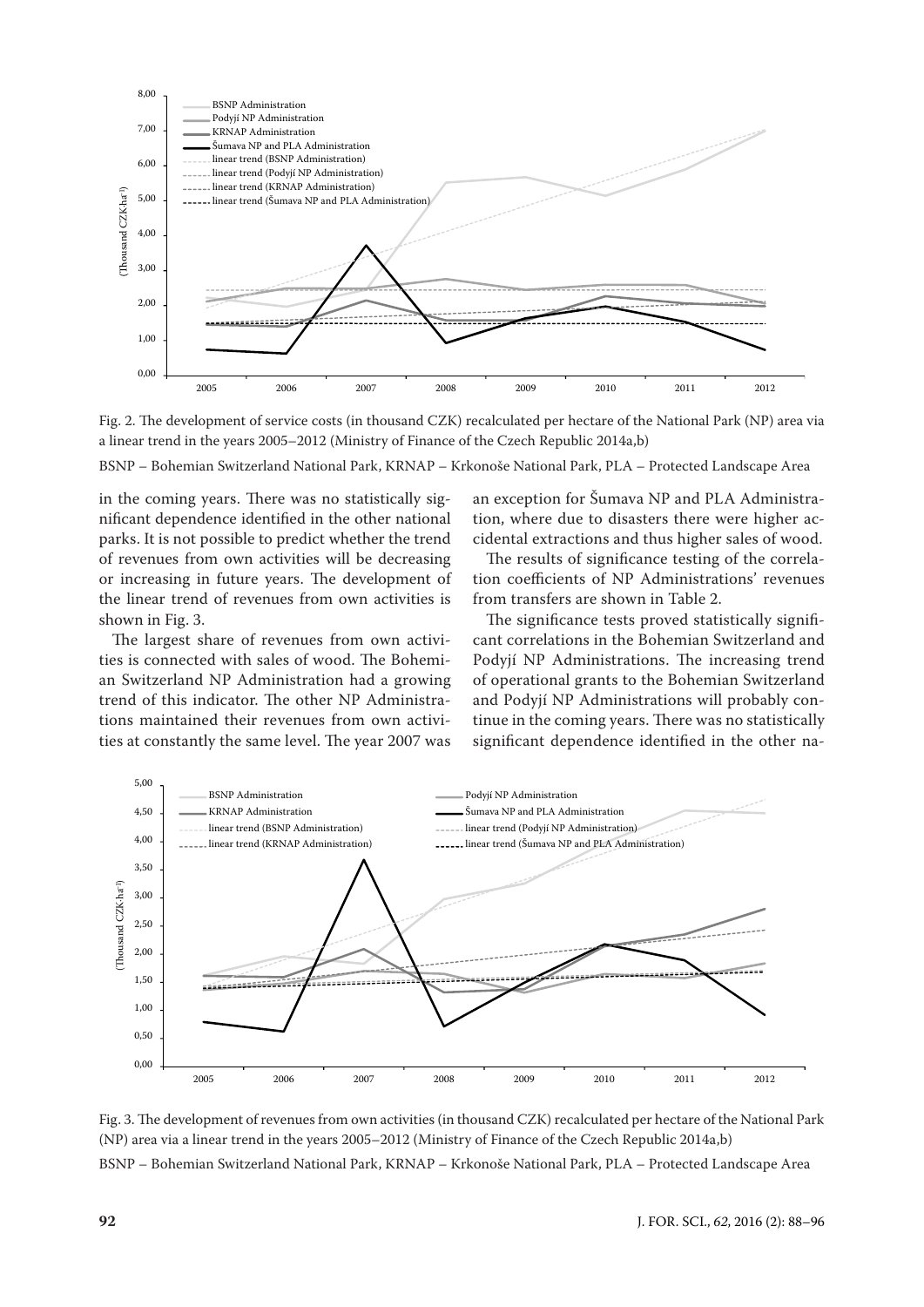

Fig. 4. The development of revenues from transfers (in thousand CZK) recalculated per hectare of the National Park (NP) area via a linear trend in the years 2005–2012 (Ministry of Finance of the Czech Republic 2014a,b)

BSNP – Bohemian Switzerland National Park, KRNAP – Krkonoše National Park, PLA – Protected Landscape Area

tional parks. It is not possible to predict whether the trend of operational grants will be decreasing or increasing in future years. The development of the linear trend is shown in Fig. 4.

During the analysed period the BSNP Administration had the highest revenues from transfers and highest allowances by the founder per hectare. For the other NP Administrations mainly allowances by the founder increased.

The analysis of revenues from transfers indicates that without such regular transfers from the state budget the analysed entities could not maintain their liquidity and thus could get into insolvency.

Through the application of the base index we ascertained the statements below.

On comparing 2005 with the other years (2006 to 2012), the greatest differences (i.e. either increase or decrease of an indicator in percentage terms) in personnel costs can be seen in the BSNP Administration – on average 16.17%. With the other NP Administrations these are not so significant on average (Podyjí NP Administration – 5%, KRNAP Administration – 6.17%, Šumava NP and PLA Administration – 14.33%).

The greatest differences in service costs on comparing 2005 with the other years (2006–2012) can be seen with Šumava NP and PLA Administration – on average 151.33%. With the other NP Administrations the average values are as follows: Podyjí NP Administration – 7.33%, KRNAP Administration – 37%, BSNP Administration – 148.83 %.

The greatest differences in revenues from own activities in 2005 compared with other years (2006 to 2012) can be seen for Šumava NP and PLA Administration – on average 149.33%.

With the other NP Administrations these amount on average to the following values: Podyjí NP Administration – 14.17%, KRNAP Administration – 36.5%, BSNP Administration – 98.83%.

The greatest differences in revenues from transfers in 2005 compared with other years (2006–2012) are found for the BSNP Administration – on average 53%. The average results with other NP Administrations are as follows: Podyjí NP Administration – 22.83%, KRNAP Administration – 16.83%, Šumava NP and PLA Administration – 28.17%.

By applying the chain index we ascertained the statements below:

The greatest differences – either increase or decrease of an indicator in percentage terms – in personnel costs between the individual years in the period 2005–2012 can be seen in the BSNP Administration – on average 28.33%. For the other NP Administrations there are no significant changes on average (Podyjí NP Administration – 5.67%, KRNAP Administration – 4.67%, Šumava NP and PLA Administration – 7%).

The greatest differences in service costs between the individual years in the period 2005–2012 can be seen for Šumava NP and PLA Administration – on average 225.5%. For all other NP Administrations these are on average as follows: Podyjí NP Administration – 15.67%, KRNAP Administration – 44%, BSNP Administration – 49.83%.

The greatest differences in revenues from own activities between the individual years in the period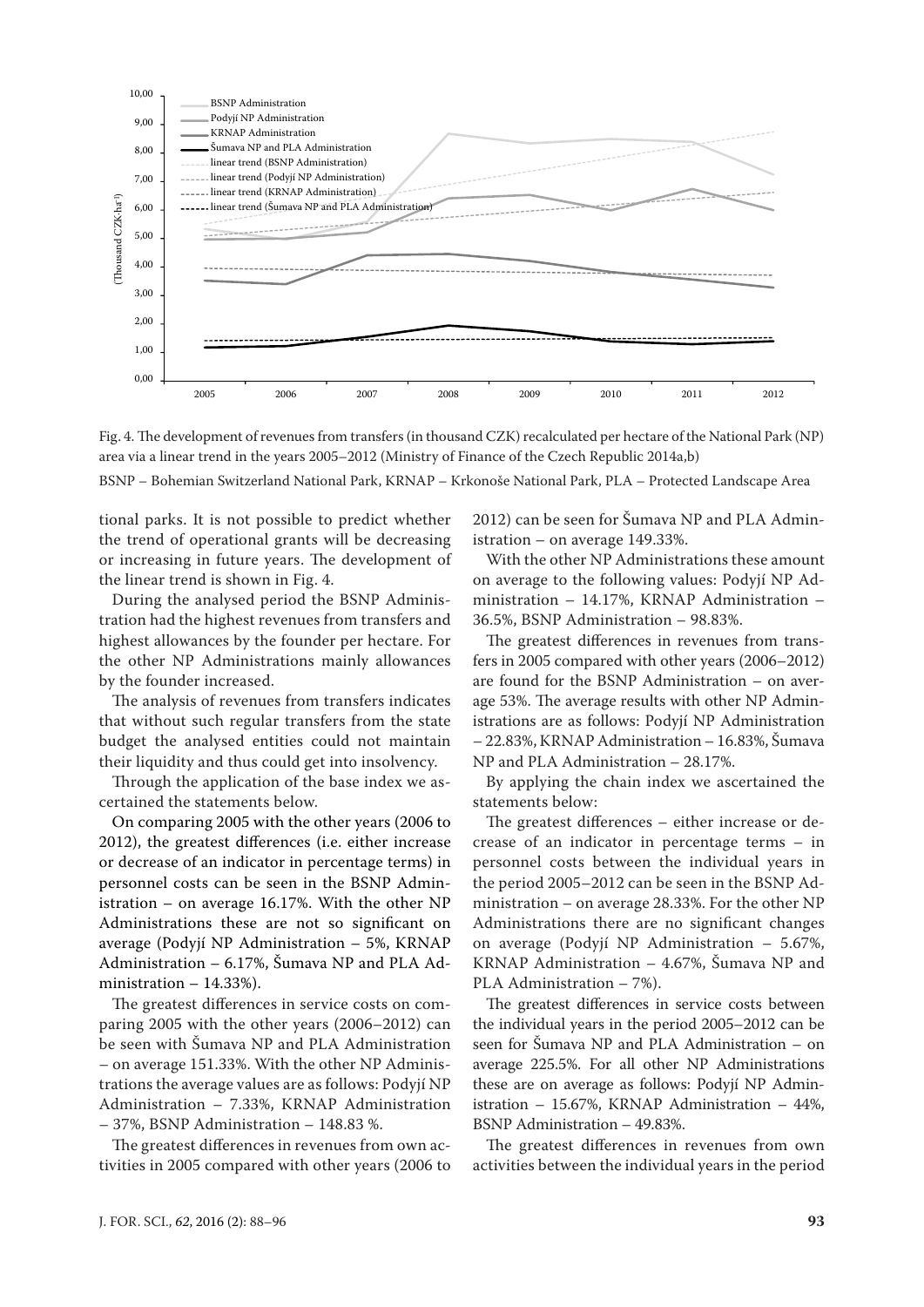2005–2012 are observed for Šumava NP and PLA Administration – on average 238.33%.

For all other NP Administrations these are on average as follows: Podyjí NP Administration – 22.67%, KRNAP Administration – 41.5%, the BSNP Administration – 49.83%.

The greatest differences in revenues from transfers between the individual years in the period 2005–2012 can be observed for the BSNP Administration – on average 23.83%. For all other NP Administrations the average results are: Podyjí NP Administration – 16.33%, KRNAP Administration – 12.5%, Šumava NP and PLA Administration – 16.67%.

#### **DISCUSSION**

Entry fees are the most common type of user fees in national parks. Such fees are not currently collected in the Czech Republic. Entry fees for special protection areas are not collected in the Czech Republic either. An exception could be charging for the use of the upper reaches of Vltava for watermanship in the Šumava NP and the entry of motor vehicles into a section of KRNAP NP (e.g. Hlaváčková, Kalousek 2011).

Here, the information collected from foreign literature regarding the importance of state budget for the financing of special protection areas is listed; it also includes a prediction of potential problems in the future should the reliance on only one funding mechanism (state budget) continue.

The most important source of funding of protected areas still seems to be the state budget (Baral et al. 2008).

The dependence on public budgets can be a problematic factor because the environmental sector often gets the lowest priority when the budget revenues decrease. Protected areas can generate revenues by collecting fees for entry into their recreational parts and parts used for tourism as well as by issuing various permits or licenses and collecting fees for environmental and other services, including the scientific research-related payments. These sources of income can reduce the dependence on public budgets and promote financial self-sufficiency of protected areas (Baral, Dhungana 2014).

Due to the insufficient funding and ever increasing costs of management of protected areas, it is very risky to rely solely on one financial mechanism (Hein et al. 2013).

The economics of protected areas is also discussed in, for example, DUDLEY et al. (2009). In the Czech Republic it is Hlaváčková (2011), Hlaváčková and Šafařík (2011) and Březina (2014).

The comparative analyses of economic indicators of the Czech national parks have been performed by Kupčáková (2010) for the period 2002–2006, Hlaváčková and Kalousek (2011) for the period 2005–2009, and Rejmanová (2012) for the period 2004–2010.

Every year, a large amount of money from the state budget is expended for the administration and maintenance of special protection areas in the Czech Republic. The authors listed performed comparative economic analyses of national parks in the Czech Republic with the goal of analysing the cash flows of national parks in general.

The amount of allowances and subsidies by the government for the running of national parks in individual years is listed in Table 1 and Fig. 4.

For the studied period the most balanced trend of significant economic indicators of the NP Administrations on comparing 2005 with the other years (2006–2012) was found out for Podyjí NP Administration (apart from revenues from transfers called operational grants), when KRNAP Administration shows the smallest change. The greatest differences (i.e. either increase or decrease of an indicator in percentage terms) can be seen on average with the BSNP Administration (in personnel costs, revenues from transfers) and Šumava NP and PLA Administration (service costs, revenues from own activities). For the studied period (2005–2012) the most balanced trend of significant economic indicators of the NP Administrations between the individual years is observed for Podyjí NP Administration. The greatest differences (i.e. either increase or decrease of an indicator in percentage terms) can be observed on average again in the BSNP Administration (in personnel costs, revenues from transfers) and Šumava NP and PLA Administration (service costs, revenues from own activities). The differences can be seen in Figs 1–4.

The highest personnel costs/area ratio is registered for Podyjí NP Administration – on average 2,826.05 CZK (106.48 EUR) per hectare over 8 years (Fig. 1). The highest per-hectare service costs (especially the forest production-related services) are observed for the BSNP Administration – on average 4,486.13 CZK (169.03 EUR) per year (Fig. 2). The highest per-hectare revenues from own activities (especially revenues from timber sales) are found out for the BSNP Administration – on average 3,087.43 CZK (116.33 EUR) over 8 years (Fig. 3). The highest operational grants/ area ratio is registered in the BSNP Administration – on average 7,129.90 CZK (268.65 EUR) per hectare over 8 years (Fig. 4).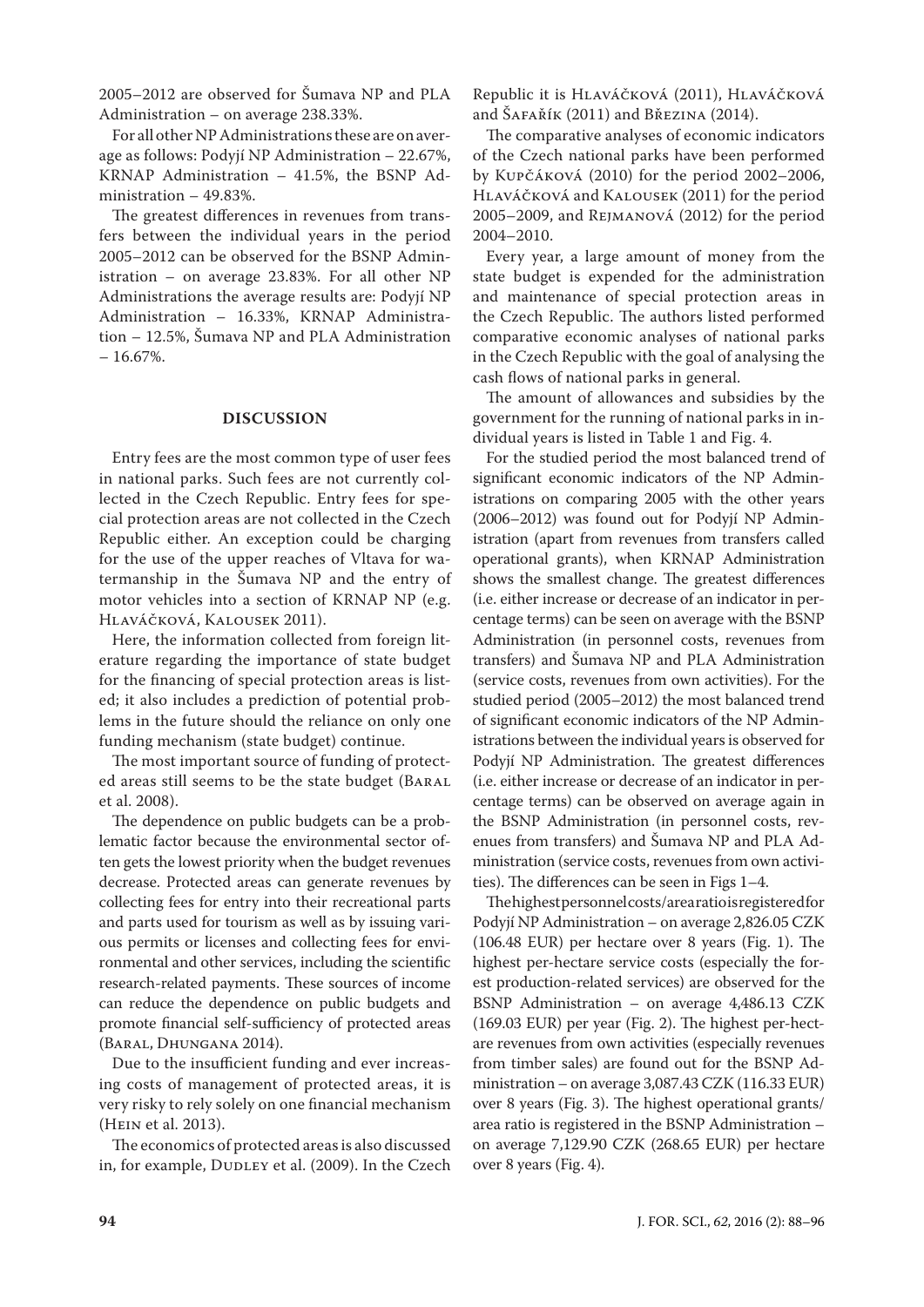#### **CONCLUSIONS**

The article is beneficial for the area of economics and management of NP Administrations in the Czech Republic both from the scientific and practical point of view. No relevant literature on this topic exists in the Czech Republic.

The paper aims to analyse the development of major economic indicators of NP Administrations and provide their assessment for the reference period 2005–2012. All necessary data required for analysis was obtained from publicly available sources, primarily from Profit and Loss Statements of NP Administrations for the period 2005–2012. The selected economic indicators are personnel costs, costs of services, revenues from own activities, and revenues from transfers (allowance for activities). The applied methodology comprises time series modelling, correlation coefficient calculation and test of significance of the estimated correlation coefficient. Also simple indexes – base and chain ones – have been estimated. The obtained results did not allow to be compared with the results of other authors. All the findings about the future development of major economic indicators are based on theoretical calculations. There are many uncontrollable factors (e.g. political situation of the country, socio-economic perception of protected areas, EU strategies) which may cause an unexpected development of these indicators in the following years.

The results are applicable to the actual practice, especially by Ministry of the Environment of the Czech Republic. The potential for further research in this field can be found in the formulation of financial analysis methodology to assess the effectiveness of organisations providing public goods.

#### **References**

- Baral N., Dhungana A. (2014): Diversifying finance mechanisms for protected areas capitalizing on untepped revenues. Forest Policy and Economics, 41: 60–67.
- Baral N., Stern M.J., Bhattarai R. (2008): Contingent valuation of ecotourism in Annapurna Conservation Area, Nepal: Implications for sustainable park finance and local development. Ecological Economics, 66: 218–227.
- Berkes F. (2004): Rethinking community-based conservation. Conservation Biology, 18: 621–630.
- Blicharska M., Angelstam P., Antoson H., Elbakidze M., Axelsson R. (2011): Road, forestry and regional planners' work for biodiversity conservation and public participation: A case study in Poland's hotspots regions. Journal of Environmental Planning and Management, 54: 1373–1395.
- Březina D. (2014): Ekonomické aspekty správy NP Podyjí. [Ph.D. Thesis.] Brno, Mendelova univerzita v Brně: 132.
- Březina D., Šafařík D., Hlaváčková P. (2013): LM3 local multiplier in environmental economics. In: Fialová J., Kubíčková H. (eds): Public Recreation and Landscape Protection – with man hand in hand, Brno, Czech Republic, May 1–3, 2013: 77–81.
- Drápela K. (2002): Statistické metódy II. Brno, Mendelova zemědělská a lesnická univerzita v Brně: 160.
- DRNC (2015): Digital Register of the Nature Conservancy Czech Republic. Nature Conservation Agency of the Czech Republic. Available at http://drusop.nature.cz/ (accessed May 25, 2015).
- Dudley N., Higgins-Zogib L., Mansourian S. (2009): The links between protected areas, faiths and sacred natural sites. Conservation Biology, 23: 568–577.
- Ezebilo E.E., Mattsson L. (2010): Socio-economic benefits of protected areas as perceived by local people around Cross River National Park, Nigeria. Forest Policy and Economics, 12: 189–193.
- Geldmann J., Coad L., Barnes M., Craigie I.D., Hockings M., Knights K., Leverington F., Cuadros I.C., Zamora C., Woodley S., Burgess N.D. (2015): Changes in protected area management effectiveness over time: A global analysis. Biological Conservation, 191: 692–699.
- Hein L., Miller D.C., Groot R.D. (2013): Payments for ecosystem services and the financing of global biodiversity conservation. Current Opinion in Environmental Sustainability, 5: 87–93.
- Hlaváčková P. (2011): Ekonomika managementu zvláště chráněných území. [Ph.D. Thesis.] Brno, Mendelova univerzita v Brně: 220.
- Hlaváčková P., Kalousek F. (2011): Ekonomika správy národních parků v České republice. Kostelec nad Černými lesy, Lesnická práce: 124.
- Hlaváčková P., Šafařík D. (2011): Financing of management of large-scale specially protected areas in the Czech Republic. Journal of Landscape Management, 2: 12–17.
- Hockings M., Stolton S., Leverington F., Dudley N., Courrau J. (2006): Evaluating Effectiveness: A Framework for Assessing Management Effectiveness of Protected Areas. 2nd Ed. Gland, International Union for the Conservation of Nature: 105.
- Juutinen A., Mitani Y., Mäntymaa E., Shoji Y., Siikamäki P., Svento R. (2011): Combining ecological and recreational aspects in national park management: A choice experiment application. Ecological Economics, 70: 1231–1239.
- Kraftová I. (2002): Finanční analýza municipální firmy. Praha, C. H. Beck: 206.
- Kupčáková M. (2010): Ekonomika a správa národních parků v ČR. [Bc. Thesis.] Brno, Mendelova univerzita v Brně: 62.
- Ministry of Finance of the Czech Republic (2014a): Profit and Loss Statements of Non-profit Organisations. Data for period 2005–2009. Available at http://wwwinfo.mfcr.cz/cgi-bin/aris/ iarisorg/index.pl (accessed Feb 20, 2014).
- Ministry of Finance of the Czech Republic (2014b): Profit and Loss Statements of Non-profit Organisations. Data